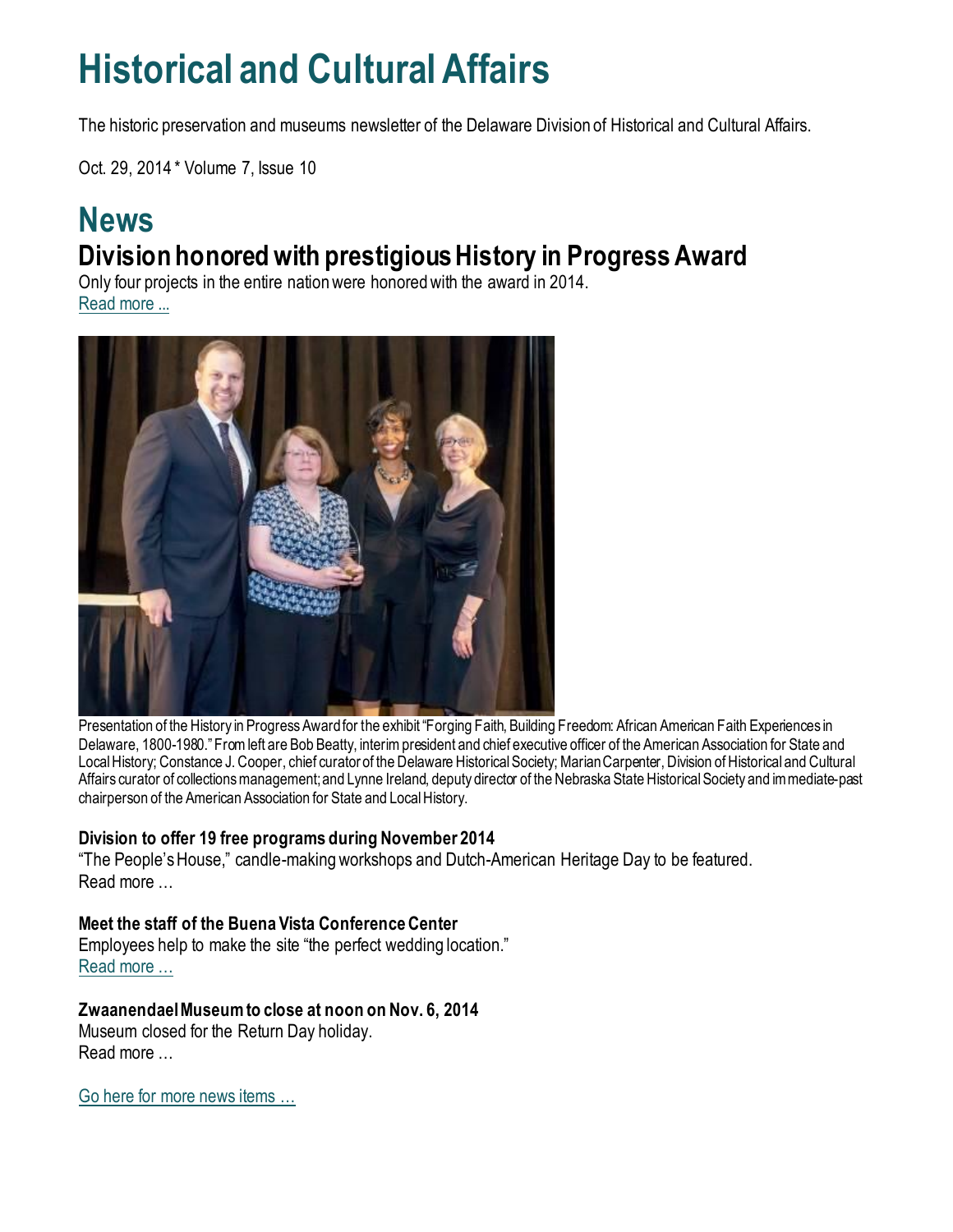## **Help Save Delaware History**

#### **Two additional Delaware properties listed in the National Register of Historic Places**

St. Stephen's Protestant Episcopal Church in Harrington and the Union Wesley Methodist Episcopal Church Complex in Clarksville are the most recent listings. [Read more...](https://history.delaware.gov/2014/10/29/two-additional-delaware-properties-listed-in-the-national-register-of-historic-places/)

**Division seeks next-of-kin for unmarked human remains found near Hawks Nest Circle in Lewes, Sussex County**  Deadline: Dec. 3, 2014. Read more...

**"Preserving Coastal Heritage" summary report issued by National Park Service** Report explores threats to cultural resources posed by climate change. [Read more …](https://drive.google.com/viewerng/viewer?a=v&pid=sites&srcid=ZGVmYXVsdGRvbWFpbnxkZW1vY2xpbWN1bHR8Z3g6MjM0NzUzMTFhYjU4OGY4ZQ)

**"Preserving Our Past for a Better Future: Delaware's Historic Preservation Plan, 2013–2017"** Document provides a roadmap for focusing on the broad goals and needs of Delaware's preservation community. [Read more …](https://history.delaware.gov/wp-content/uploads/sites/179/2019/02/Preservation-Plan-2013-2017.pdf)

## **Media Roundup**

The following Delaware history-related articles have recently appeared in the media:

#### [Camden has a rich history worth a second listen](https://www.courierpostonline.com/story/life/2014/10/26/camden-rich-history-worth-second-listen/17957547/)

Courier-Post, Cherry Hill, N.J.—Oct. 26, 2014 Exhibit contains Victor Talking Machine Company items loaned from the collections of the state of Delaware.

Old State House tours Nov. 4 start month of programs at Delaware museums Cape Gazette, Lewes, Del.—Oct. 26, 2014 Article on programming at the state's museums.

#### 'Forged [Faith' earns historical society, state national history award](https://www.delawareonline.com/story/life/2014/10/22/forged-faith-earns-historical-society-state-national-history-award/17576909/)

News Journal, Wilmington, Del.—Oct. 22, 2014 Honored exhibit explored the faith experiences of Delaware's black community.

#### **Articles on the Burton-Blackstone-Carey Store in Millsboro**

Building was added to the National Register of Historic Places in September 2014.

[Millsboro building earns National Register listing](https://www.delmarvanow.com/story/news/local/delaware/2014/10/24/careys-millsboro-national-regisater/17858427/) Daily Times, Salisbury, Md.—Oct. 24, 2014

Downtown Millsboro building recognized as historical site Sussex Countian, Georgetown, Del.—Oct. 13, 2014

#### **Articles on Delaware patriot Allen McLane**

Smyrna, Del. hero of the American Revolution was also speaker of the state House of Representatives and delegate at Delaware's Constitution Ratification Convention.

Meet Allen McLane: Soldier, patriot ... and spy Delaware State News, Dover, Del.—Oct. 25, 2014

[Delaware spymaster gets day in sun](https://www.delawareonline.com/story/life/2014/10/16/delaware-spymaster-gets-day-sun/17344197/) News Journal, Wilmington, Del.—Oct. 16, 2014

McLane Delaware's unknown patriot Delaware State News, Dover, Del.—Oct. 4, 2014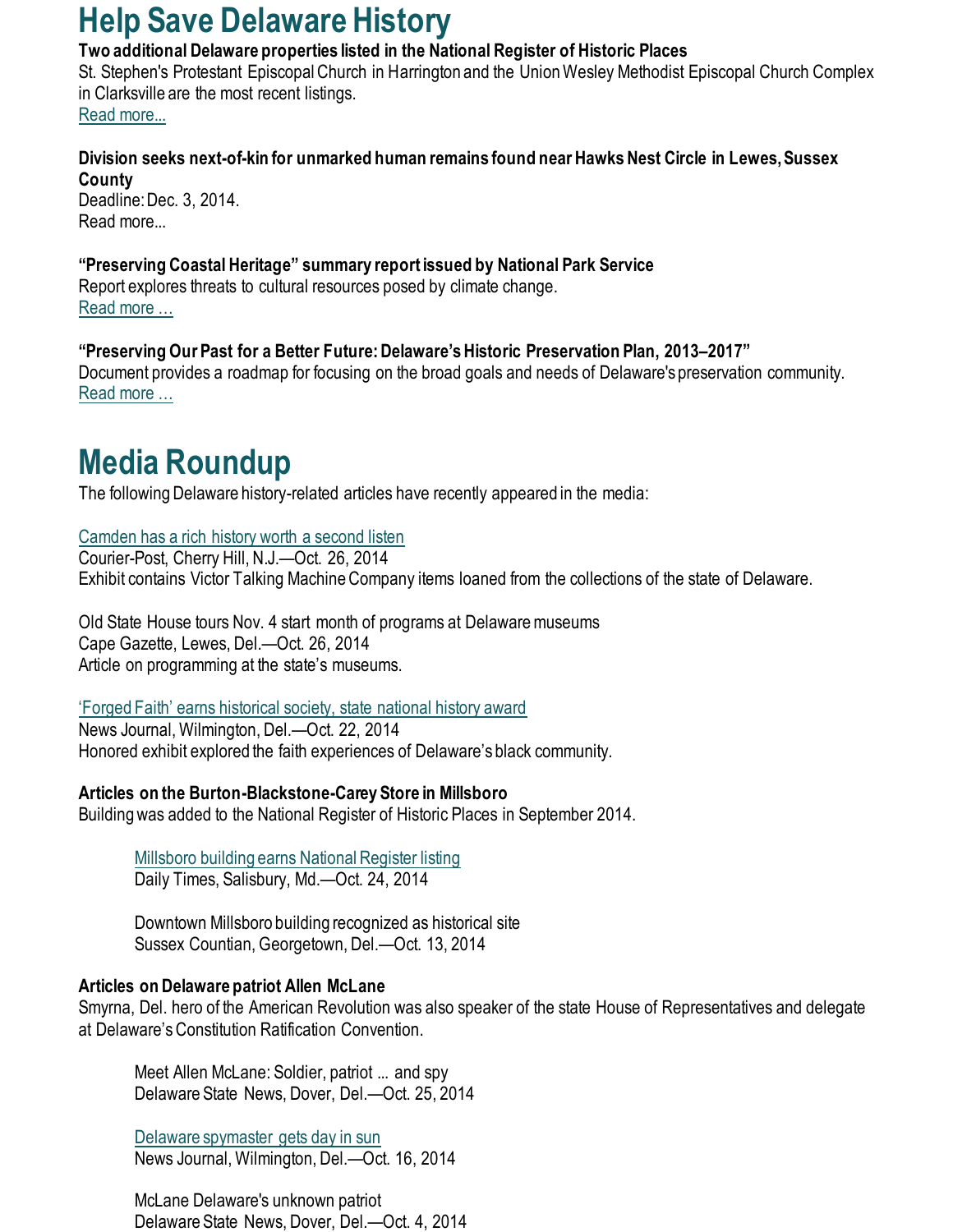## **Events**

**Nov. 1** Man's Best Friend – Johnson Victrola Museum [Open House](http://history.blogs.delaware.gov/2014/09/25/history-was-made-here-cooch-dayett-mills/) – Cooch-Dayett Mills 18th Century Market Fair – Dover Green

**Nov. 1, 4 and 11**  An Illegal Activity – First State Heritage Park Welcome Center and Galleries

**Nov. 2** The Story of the First Delaware Regiment – Hale-Byrnes House

**Nov. 3** Taming Your Treasures: Collections Management for Beginners – Hale-Byrnes House

**Nov. 4** Swing – Johnson Victrola Museum

**Nov. 4 and 11** The People's House – The Old State House

**Nov. 6, 13 and 20** John Dickinson's Birthday Month – John Dickinson Plantation

#### **Nov. 8**

Demonstrations by the Thistledown Fiber Arts Guild – John Dickinson Plantation Delaware's Decades—the 1970s: Coastal Zone Act of 1971 – Zwaanendael Museum

**Nov. 11** The Victors of World War I: The Power of Music – Johnson Victrola Museum

**Nov. 15** Dutch-American Heritage Day – Zwaanendael Museum Candle-Making Workshops – John Dickinson Plantation Running of the Mill – Abbott's Mill Nature Center

**Nov. 19 and 30** Two Civil War Soldiers – New Castle Arsenal

**Nov. 29** Handmade for the Holidays – John Dickinson Plantation

## **Exhibits and Displays**

**Thru Dec. 7, 2014** [An Illegal Activity: The Underground Railroad in Delaware](https://history.delaware.gov/2014/08/26/an-illegal-activity-the-underground-railroad-in-delaware-exhibit-extended-through-dec-7-2014/) – First State Heritage Park Welcome Center and Galleries

**Thru spring 2015** [Middletown Goes To War](http://history.blogs.delaware.gov/2014/07/01/middletown-goes-to-war-exhibit-at-the-middletown-historical-society/) – Middletown Historical Society

**Ongoing** [Delaware and the War of 1812](https://history.delaware.gov/2014/09/10/zwaanendael-museum-features-exhibit-delaware-and-the-war-of-1812/) – Zwaanendael Museum